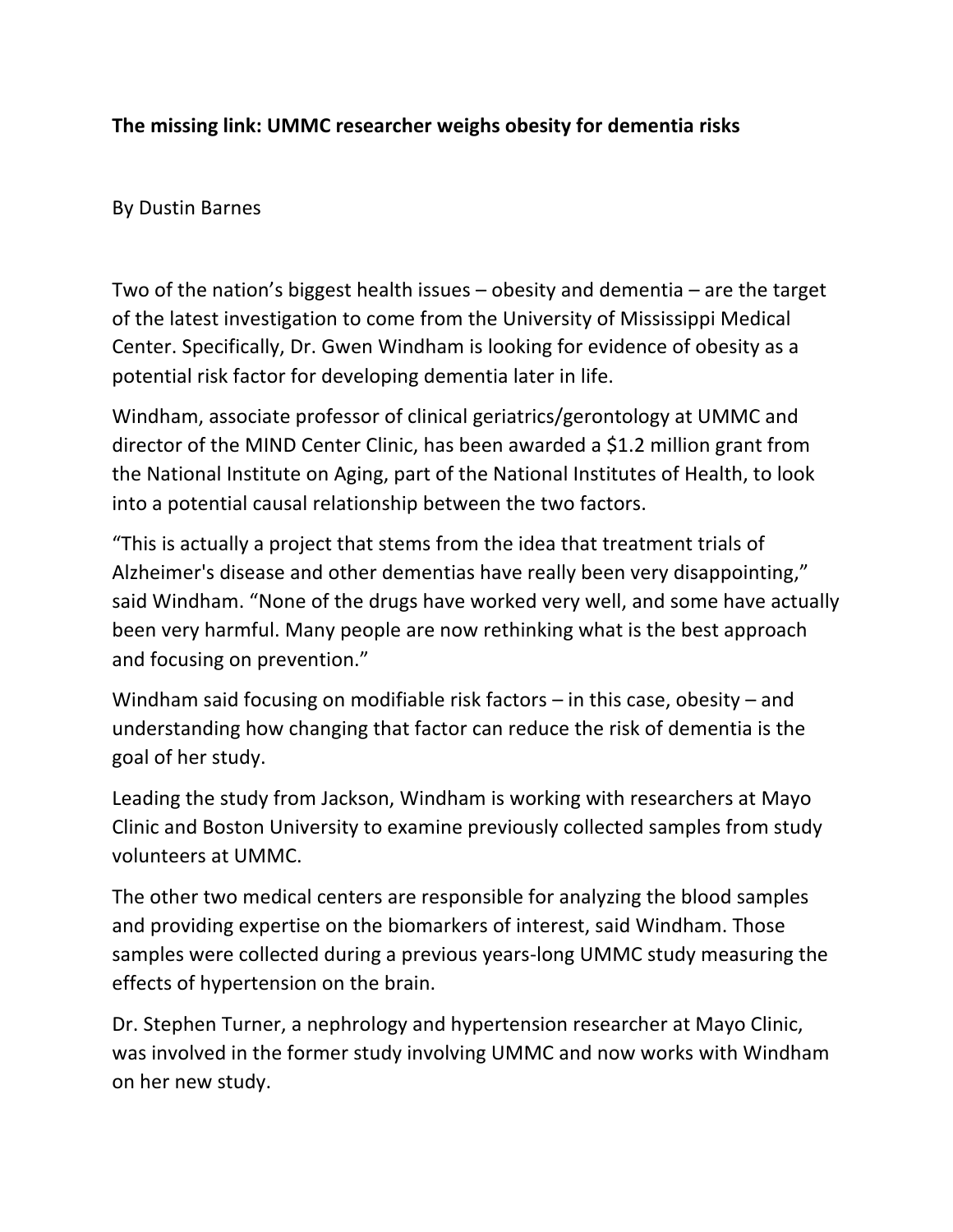Turner said the MIND Center, UMMC's Alzheimer's and dementia research and clinical care initiative, and its director, Dr. Tom Mosley, had the foresight in the former study – which ran in the mid‐ to late‐2000s – to ask researchers to determine the cognitive function of participants.

By adding those extra measurements in an earlier study with already vetted participants, Mosley and others created an information pool from which later studies could pull.

"It just doesn't make sense to ignore all you did before and start a new study," said Turner.

Windham said by using the blood samples, biological measurements and cognitive tests gathered from the earlier study actually saves time and money, an increasingly difficult commodity to acquire for new studies.

"We're very proud of her," said Mosley, a colleague and mentor of Windham. "Getting funding from the National Institutes of Health is highly competitive and always a challenge. She wrote a fantastic grant, got a good score and got it funded."

Mosley said Windham's study is another example of UMMC's collaborative efforts with Mayo Clinic, and also holds powerful implications for a region where obesity remains a widespread problem.

"It's very relevant for Mississippi," he said of Windham's study. "We have a lot of obesity. How does that relate to an aging brain? It's a very relevant question for us."

Windham said certain population groups seem to be at an increased risk of obesity and dementia. The Jackson study is comprised solely of African‐American participants, one such group considered to be at a higher risk for both conditions.

"We do think that there's pretty good evidence that cardiovascular risk factors  $$ like diabetes and hypertension – increase the risk of dementia," she said. "And we've shown that it does affect cognitive decline over time just looking at even mid‐life hypertension and diabetes.

"Then you follow people for 20 years, and you see those with these conditions develop more cognitive decline that those who don't," Windham added. "So this